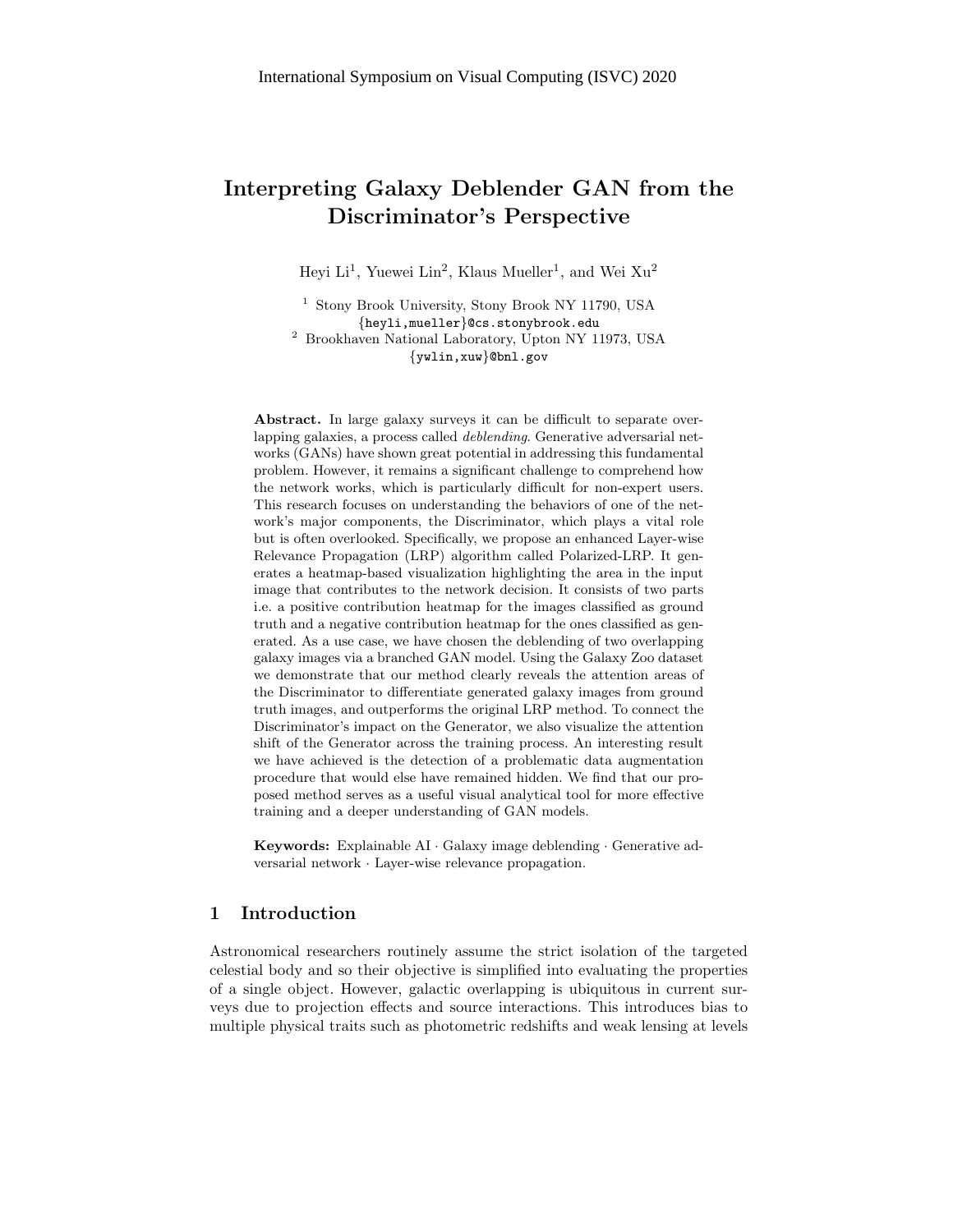beyond requirements. With the arrival of the next generation of ground-based galaxy surveys such as the Large Synoptic Survey Telescope (LSST) [7] which is expected to begin operation in 2023, this issue becomes more urgent. Specifically, the increase of both depth and sensitivity will cause the number of blended galaxy images to grow exponentially. Dawson [4] predicts that around  $50\%$  of galaxies captured in LSST images encounter overlapping with a 3" center-tocenter distance. This leads to immense quantities of imaging data warranted as unusable. According to the estimation in [18], up to 200 Million galaxy images could be discarded each year if the blending issue is not effectively addressed throughout the ten year period of the LSST survey. However, the task of galaxy deblending remains an open problem in the field of astronomy and no gold standard solution exists in the processing pipeline. Recently, a GAN model called Galaxy Deblender GAN [18] has been applied in solving the galaxy deblending problem and has yielded promising results in separating confirmed blends of two galaxies. During our discussions with domain scientists, we noticed two facts: (1) a visual explanation can help them understand model behavior without machine learning expertise, and  $(2)$  the behavior of the Discriminator is most perplexing to astronomers.

The generative adversarial network (GAN) was first proposed by Goodfellow [5] that consists of two major components, the Discriminator and the Generator. It has achieved state-of-the-art performance in many computer vision applications, especially in face generation [8, 9]. Many GAN variants [17, 2] have been proposed to improve the training stability and to increase image diversity. However, the discrepancy of a thorough understanding of GANs makes building and training GAN models extremely challenging for non-expert users. This prohibits a wide utilization of these models and potentially prevents them from reaching optimum performance. More importantly, the lack of interpretation directly results in less trustworthiness in images generated by GANs.

Different visualization algorithms have been proposed to increase the interpretability of convolutional neural networks (CNNs). Among them, the heatmapbased approach that connects the input features to the classification or prediction output is an emerging trend. For instance, class activation mapping (CAM) based methods  $[20, 19]$  directly use the activation of the last convolutional layer to infer the downsampled relevance of the input pixels. But such methods are only applicable to specific architectures which use the average pooling layer. The layer-wise relevance propagation  $(LRP)$  algorithm [16] is proposed to address this issue. For each image, LRP propagates the classification score backward through the model and calculates relevance intensities over all pixels. Although successful in interpreting discriminative classifiers [13], the LRP algorithm does not cover network structures like GAN models.

In this work, we propose a Polarized-LRP method extending the original LRP in its explanation of GAN models from the Discriminator's perspective with the Galaxy Deblender GAN as the use case. Our method backpropagates the single probability value given by the Discriminator to the input layer, during which it calculates the positive or negative contributions depending on the classification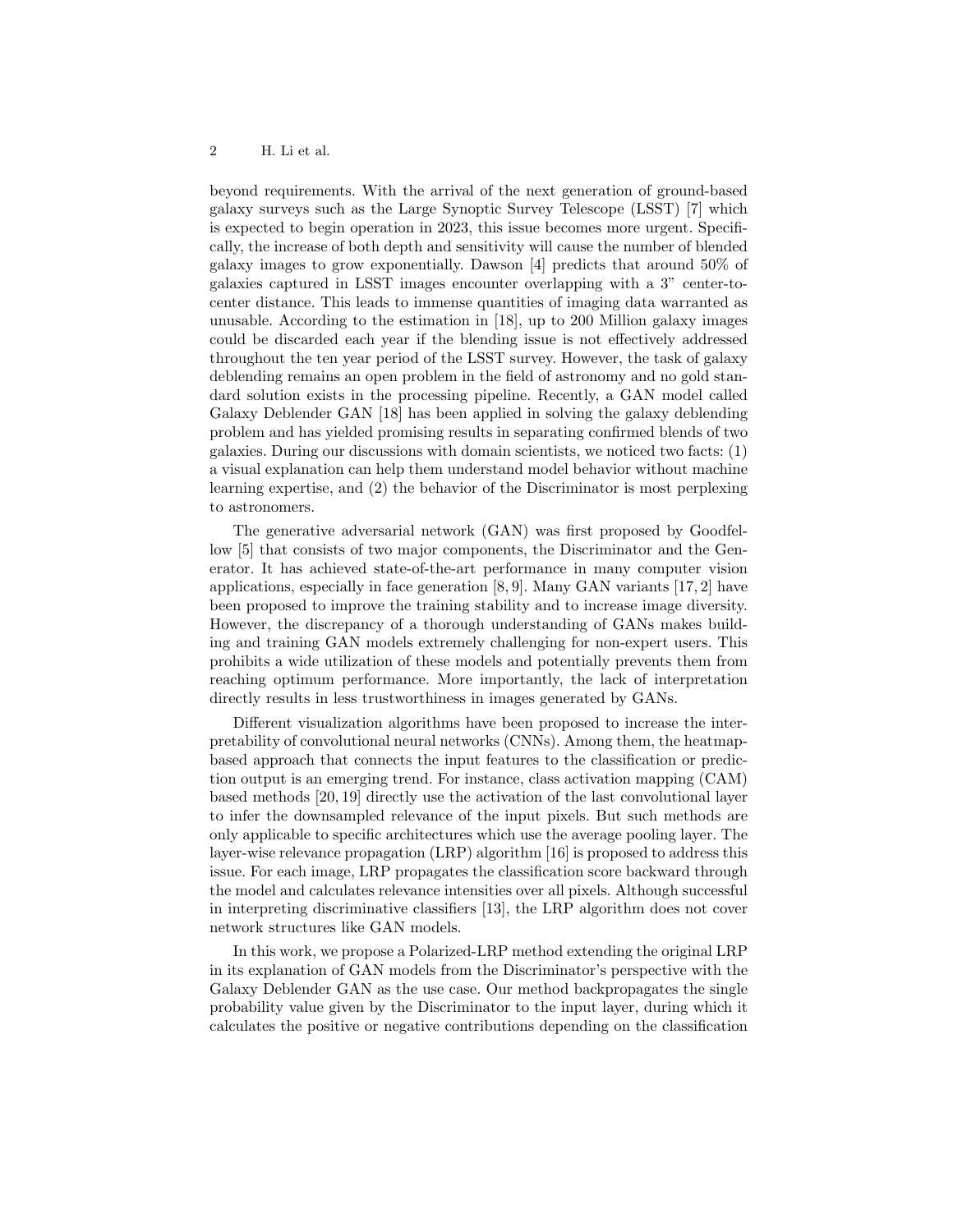of the input image. The generated heatmaps called *relevance maps* highlight the important pixels in the input image. By comparing relevance maps of the same input at different training stages, our method clearly reveals the gradual changes of the Generator in response to the direct feedback from the Discriminator. Moreover, we demonstrate the role of our method in model refinement by uncovering a problematic step in data augmentation which was previously unknown to astronomers. To the best of our knowledge, our Polarized-LRP is the first method in the literature which can effectively visualize the behavior of the Discriminator and its impact on the Generator.

The major contributions of our work are threefold.

- An innovative LRP algorithm i.e. Polarized-LRP to enhance the original LRP is proposed and its superiority is demonstrated with comparison experiments.
- The first work extending the LRP algorithm to explain GAN models is pre- $\overline{\phantom{0}}$ sented and applied to a real-world scientific problem.
- The effectiveness of our method in both training understanding and model debugging is demonstrated with experiment results.

The remainder of this paper is organized as follows. Related works are introduced in Section 2.Our new LRP method is presented in Section 3. Extensive experiments validating the effectiveness of our method are shown in Section 4. The conclusions and future work discussions are followed in Section 5.

# $\overline{2}$ **Related Works**

In this section, a detailed literature review of papers on GAN model understanding is first presented. Then the Galaxy Deblender GAN is introduced serving as our use case for the demonstration.

### $2.1$ **GAN Model Understanding**

To thoroughly understand the literature, we searched all accepted papers in the top machine learning, computer vision, and visualization conferences from Year 2017 to Year 2019 using related keywords including but not limited to "explain/explanation", "visual/visualization", and "neural network". Then we narrowed down our selections by examining the abstracts and excluding those irrelevant. Table 1 summarizes our findings that there are only 44 papers focusing on explaining deep neural networks. Table 2 further shows a detailed categorization of those found papers, where there are only two works in GAN interpretation.

Among the limited works explaining GANs, Liu [15] designed a graphic user interface to display connections between neurons of neighboring layers in the model. Unfortunately, their tool is intended only for machine learning experts and hence not supportive for non-domain researchers. Most recently, Bau [3] presented a dissecting framework that examines the causal relationship between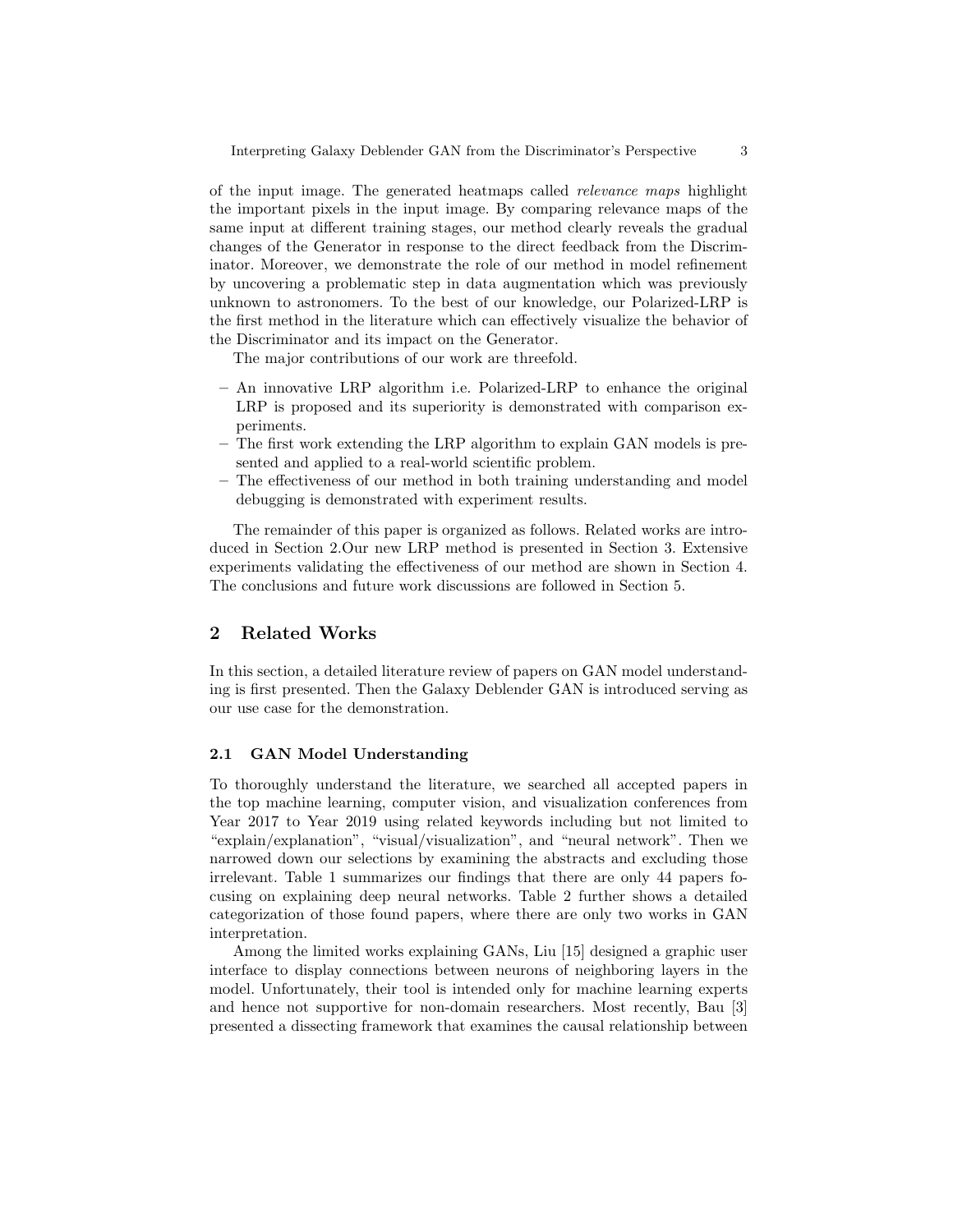$\overline{4}$ H. Li et al.

| Conference       |     |           |                  | $ 2017 2018 2019 $ Focus on XAI |
|------------------|-----|-----------|------------------|---------------------------------|
| CVPR.            |     |           | 783   979   1294 | 10                              |
| <b>ICCV/ECCV</b> |     |           | 621   776   1077 |                                 |
| NeuralIPS        |     |           | 678 1011 1428    |                                 |
| <b>ICML</b>      | 434 | 621   773 |                  | 9                               |
| VIS              | 143 | 197       | $\sqrt{253}$     | я                               |
| Total            |     |           | 2659 3584 4825   | 44                              |

Table 1. The total number of accepted papers in the top ML, CV, and VIS conferences from Year 2017 to Year 2019. The last column shows the number of papers from each conference that falls in the area of deep learning understanding. Papers are filtered using keywords in titles and abstracts.

network units and object concepts. However, the Discriminator is completely omitted in their work. Although not being used to generate images during the inference stage, the Discriminator significantly affects the performance of the Generator, which is important to investigate.

| Network Structure Number of Papers |               |
|------------------------------------|---------------|
| <b>CNN</b>                         | 30            |
| RNN/LSTM                           | 5             |
| GNN                                | $\mathcal{D}$ |
| $_{\rm GAN}$                       | 2             |
| Others                             | 5             |
| Total                              |               |

Table 2. A detailed categorization of all selected papers on deep learning understanding from Table 1. A majority of the papers focus only on CNN models. Research on visual understanding of GAN models is largely lacking.

#### The Galaxy Deblender GAN  $2.2$

The design of the Galaxy Deblender GAN is based on the super resolution GAN (SRGAN) [12]. The Generator consists of two branches because of the assumption that only two galaxies co-appear in one blended image. Each branch integrates many residual blocks and skip connections [6]. The two branches share the first  $M$  residual blocks but hold  $N$  more distinctive residual blocks each, where  $(M, N) = (10, 6)$ . The Discriminator outputs a probability score, where 0 means a generated image and 1 represents a ground truth image captured by the telescope.

We follow the detailed Galaxy Deblender GAN architecture in [18], build and re-train it from scratch due to no publicly available pre-trained network.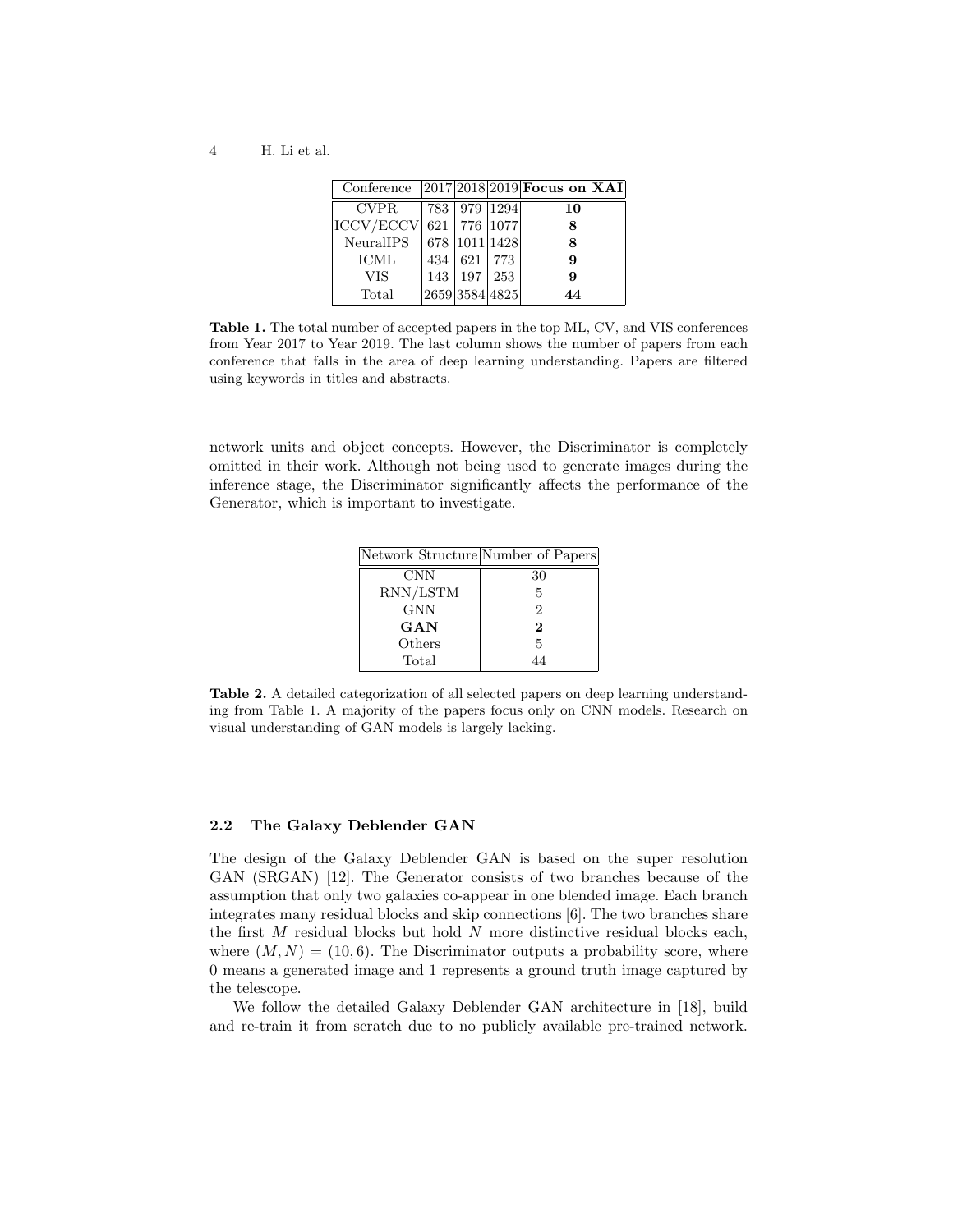Raw galaxy images are open-sourced from the Kaggle Galaxy Zoo classification challenge [14]. Both the Generator and the Discriminator are optimized using the Adam optimizer [10]. The learning rate is initialized as  $10^{-4}$  and decreased by an order of magnitude to  $10^{-5}$  after 100,000 iterations. Then the training stage continues for another 100,000 iterations. One single Tesla V100 graphics card was used for the training.

| Mean       | $PSNR(dB)$ SSIM |      |
|------------|-----------------|------|
| Reported   | 34.61           | 0.92 |
| Replicated | 33.47           | 0.89 |

Table 3. The replication results shown as the mean values of PSNR and SSIM metrics

Table 3 shows the reported peak noise-to-signal ratio (PSNR) value and structural similarity index (SSIM) value along with ours. Although our values are slightly lower than their reported ones, they are within a reasonable shift range. Figure 1 includes one example generated using our reproduced model.



Fig. 1. One example of inputs and outputs of our replicated galaxy deblender GAN model. The pair of ground truth images is on the left. The blended image is in the middle. The pair of the generated images is on the right. The PSNR ratio for each pair of the ground truth image and the generated image is shown at the bottom left corner.

# **Our Method** 3

#### $3.1$ Polarized-LRP

As mentioned in Section 1, the LRP algorithm has not been applied to generative models before. The root of this limitation lies in the structure of the relevance input. The multi-class classifier's output consists of the predicted probability for each class. All elements in this vector are adjusted to zero except the highest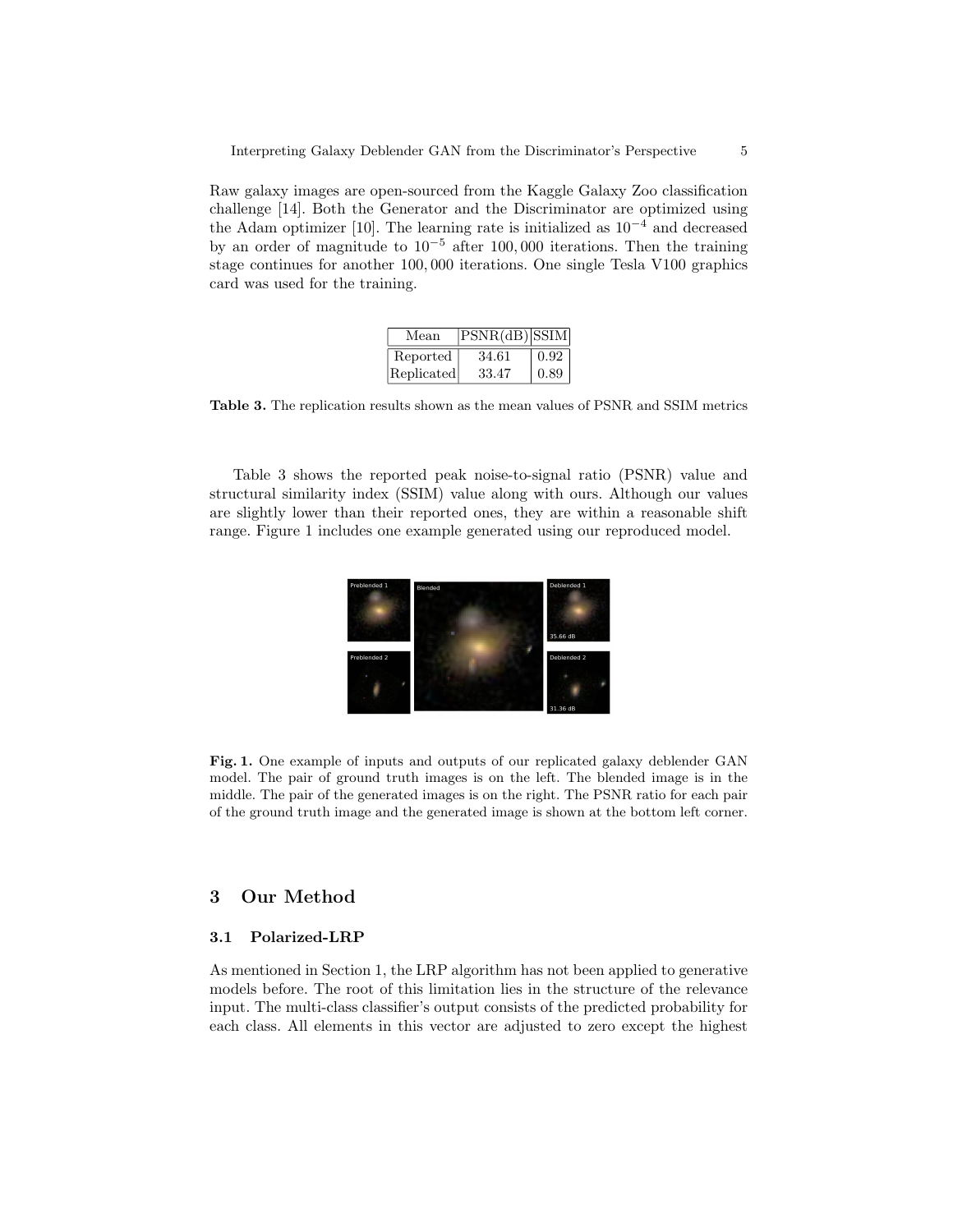#### $\,6\,$ H. Li et al.

one which represents the target class. This one-hot vector then serves as the relevance input. In this way, only neurons connected to the non-zero elements are activated during the backpropagation. In the original LRP algorithm, only positive contributions are considered, which makes sense for multi-class classifications. However, the Discriminator of a GAN model only returns one probability value indicating whether this is a generated image. Applying the LRP algorithm directly renders all output heatmaps meaninglessly. An example showing the limitation of the original LRP will be presented in Section 4.1.

To address this issue, our method calculates two relevance maps from the same probability value i.e. the positive and the negative maps. The positive relevance map displays only positive contributions from the pixels in the input image to the probability value, while the negative relevance map shows only negative contributions. If the image is classified as generated by the Discriminator, the negative contributions from input pixels dominate and thus decrease the probability score. In this case, the negative relevance map is adopted automatically to represent and convey the decision of the Discriminator. On the contrary, the positive relevance map is chosen if the image is classified as ground truth. By polarizing the relevance into positive and negative, our algorithm creates two "virtual" classes from the Discriminator's output probability. Equation 1 shows the relevance computation of our proposed method.

$$
R_{j \to i}^{(l+1) \to (l)} = \begin{cases} \frac{[w_{ij}x_i]^+}{\sum_k [w_{kj}x_k]^+ + b_k^+} R_j^{(l+1)}, & \text{if is Ground Truth} \\ \frac{[w_{ij}x_i]^-}{\sum_k [w_{kj}x_k]^- + b_k^-} R_j^{(l+1)}, & \text{if is Generaled} \end{cases}
$$
(1)

The weights and biases are denoted by  $w_{ij}$  and  $b_k$  respectively.  $\parallel^+$  and  $\parallel^$ represent value truncation at zero.

## **Demonstration Examples**  $3.2\,$

We present two cases as examples of our method. The first row in Figure 2 shows the positive relevance map for a ground truth image. We choose the viridis colormap to show the relevance map where blue indicates smaller importance and yellow indicates higher importance. From the map on the right, we can see that the Discriminator focuses on the interior of the galaxy ellipse. Pixels in the attention area make strong positive contributions to the probability score, which explains why the Discriminator classifies this image as ground truth. The second row in Figure 2 exhibits the negative relevance map for a generated image. The map indicates that the Discriminator makes its decision based on pixels on the periphery of the central area, which has the most noticeable artifacts in the image. These results are consistent with the visual inspection between the ground truth image and the generated image by a domain expert.

# **Experiment Results**  $\bf{4}$

To demonstrate the effectiveness, we first compare our algorithm with the original LRP method. Next, we compare the relevance maps of the same input at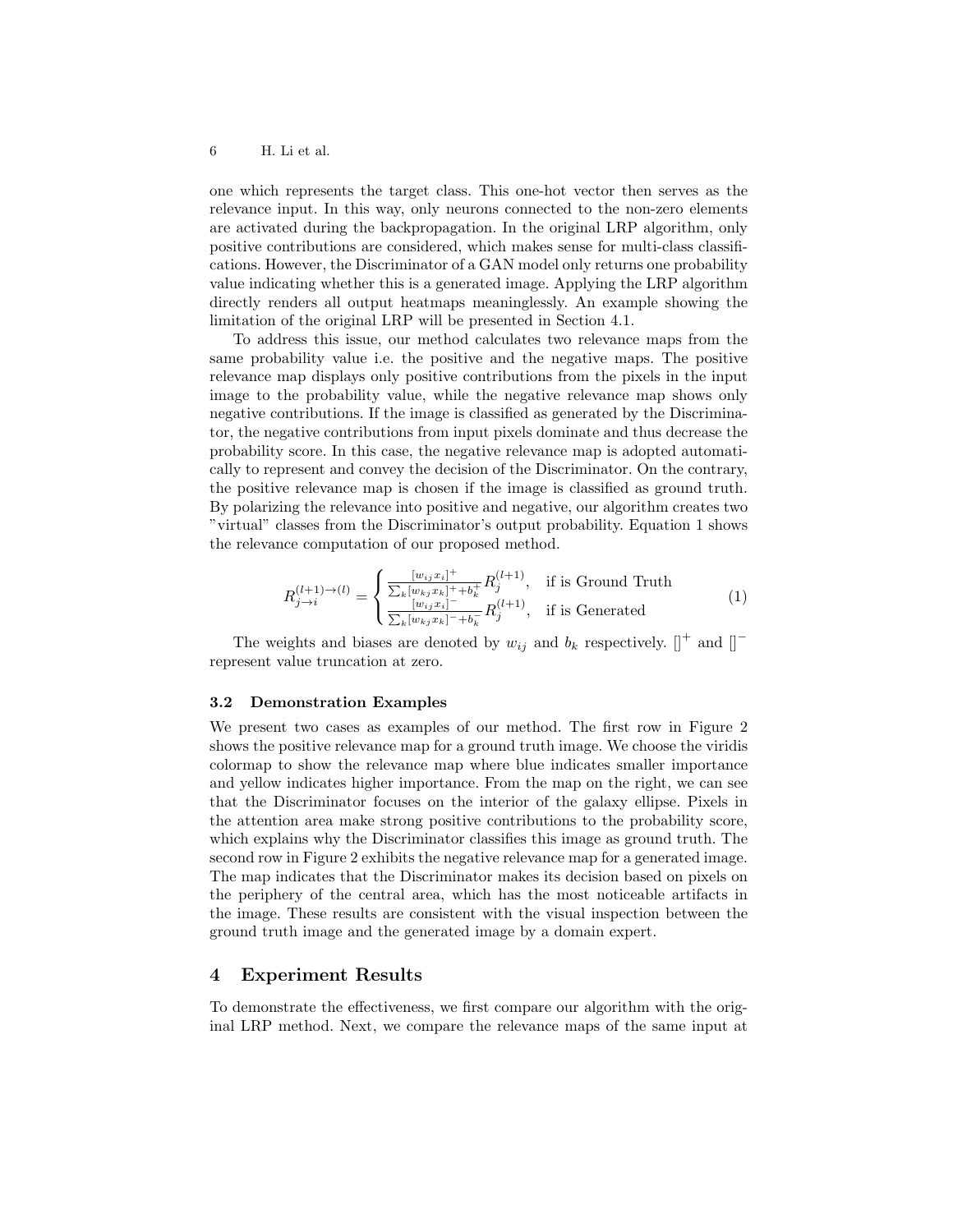

Fig. 2. The exemplar results. The first row includes an example of the positive relevance map and the second row contains an example of the negative relevance map. All images are enlarged to  $256 \times 256$  for a better illustration.

different training stages for the training understanding. Finally, as the usage for the model debugging, we discover an unusual pattern that leads to the successful diagnosis of an erroneous data augmentation procedure.

### Comparison with the Original LRP 4.1

The original LRP method has been compared with other existing heatmap-based methods such as SmoothGrad, Deconvnet, and PatternAttribution by iNNvestigate [1], and DeepSHAP by [13]. Both works have shown the exceeding performance of LRP in explaining model predictions. Therefore, to evaluate our Polarized-LRP algorithm, we only focus on the comparison with the original LRP method in explaining the Discriminator of a GAN model.

Specifically, we compare relevance maps produced using Polarized-LRP and original LRP [11] for both the ground truth image and the generated image. Figure 3 shows one example of a ground truth image in the first row and one example of a generated image in the second row. In the case of a ground truth image, the relevance map from our Polarized-LRP presents more contrast between dominant pixels of the galaxy area and less relevant pixels in the background compared to the relevance map from the original LRP.

The drawback of the original LRP is more obvious in the latter case. As is explained in Section 3.1, the original LRP method only shows pixels that contribute "positively" to the prediction score. For a generated image, as shown in the second row of Figure 3, the relevance map of the original LRP (Figure  $3(e)$ ) is almost identical to the map of the ground truth (Figure  $3(b)$ ), which does not make sense to the users. The failure has twofold. On the one hand, such a score is close to zero, which simply fails to provide meaningful feedback. On the other

 $\overline{7}$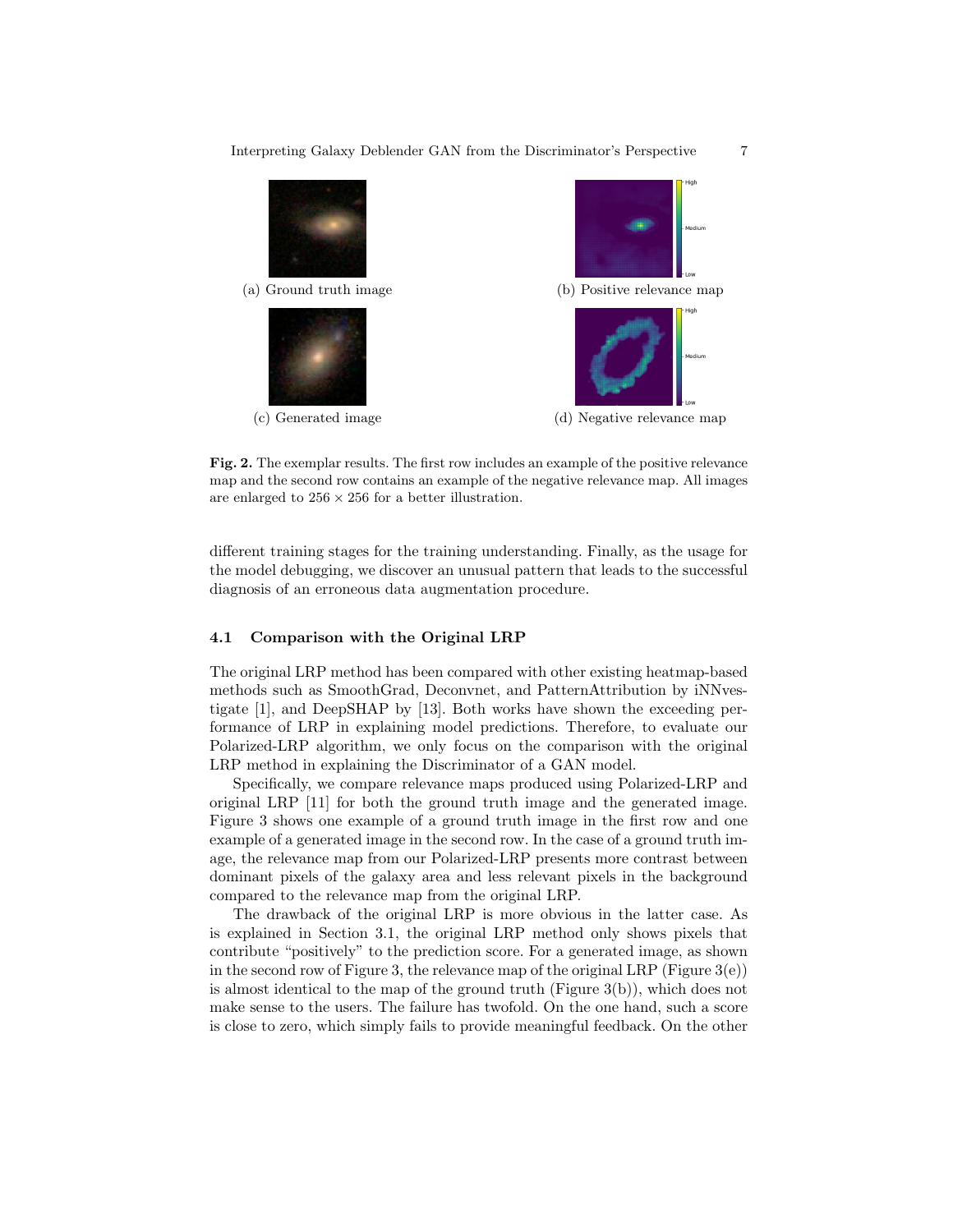

Fig. 3. The comparative study with the original LRP method. The first row displays an example of the ground truth image and the second row includes an example of a generated image. Each relevance map image is normalized before the visualization. All images are enlarged to  $256 \times 256$  for a better illustration.

hand, even with the limited feedback, the highlighted pixels indicate where the model is based on to label the image as ground truth. Apparently, to evaluate the decision for a generated image, we instead want to learn the locations of the unrealistic pixels that make the model prediction as generated. In contrast, our Polarized-LRP algorithm calculates the relevance map of a generated image based on the negative contributions as in Equation 1. Therefore, it highlights the periphery of a galaxy where most salient artifacts can be observed. Thus our method is clearly superior in explaining the GAN discriminators.

### $4.2$ Training Understanding

Model weights are saved during training at an interval of 1000 iterations. Afterwards, weights at the recorded iterations are used to create complete relevance maps for comparison.

An example of a high-quality generation is shown in Figure 4. Three iterations are selected correspondingly at an early stage, at an approximate mid-point, and near the end when the model converges. For the three generated images, the Discriminator gave a score of  $0.001$ ,  $0.001$ ,  $0.003$ . We plot their relevance maps as to indicate why they are identified as generated. From the central image in the first row, we can see that the Generator only manages to replicate the inner bright spot. In the Discriminator's relevance map, this corresponds to the small hole in the middle. Furthermore, our relevance map on the left clearly reveals that the low probability score by the Discriminator is mostly due to the unrealistic-looking pixels in the surrounding areas. This information is then passed on to the Generator as the adversarial loss penalty. As is shown in the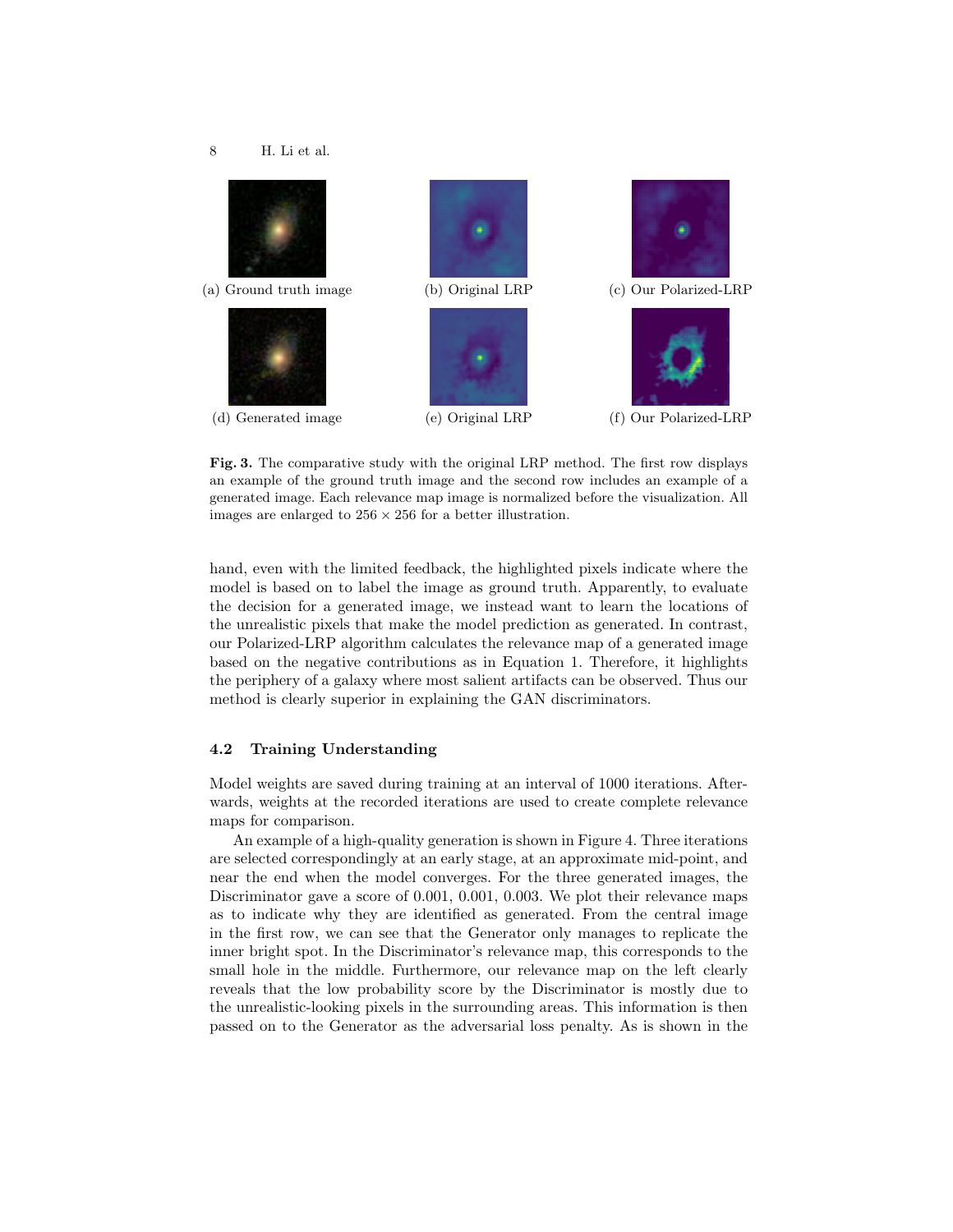images in the subsequent rows, the ring structure in our relevance map grows thinner and darker. Along with the expansion of the central hole (meaning the confidence area in the center of galaxy enlarges), the generated image slowly transforms towards the ground truth image. One interesting finding is that the Generator learns the glaring spot first and then incrementally apprehends the surroundings. This is comprehensible because the Generator is first trained with only the style loss from VGG19. During this so-called "burn-in" period, features such as salient spots are expected to be grasped by the Generator. The benefit of the style loss during the "burn-in" period is easily visualized in our relevance map. How the Generator changes during training under the guidance of the Discriminator is also revealed.



Fig. 4. Three representative stages: early, middle and near-end stages are shown in rows. The relevance maps, generated images, and grounth truth images are shown in columns. All images are enlarged to  $256 \times 256$  for a better illustration.

### $4.3$ **Model Debugging**

While analyzing the Galaxy Deblender GAN using our method, we noticed a strange phenomenon consistently appearing in the positive relevance maps. Figure  $5(a)$  shows the boundary of a rectangular shape in the positive relevance map of a ground truth image. This shape only appears in the positive relevance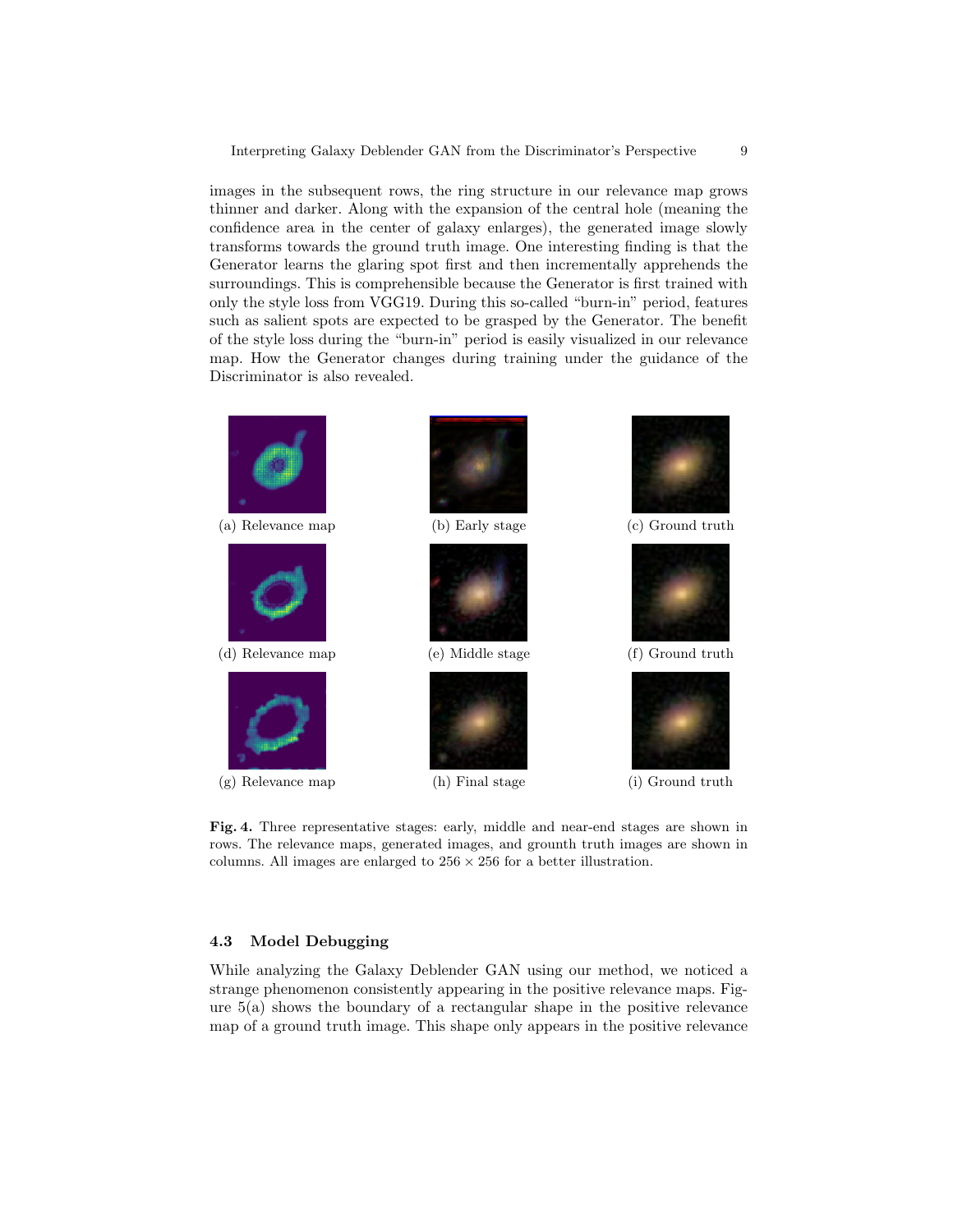#### 10 H. Li et al.



Fig. 5. The "phantom boundary" becomes apparent when the contrast of the ground truth image is increased. All images are enlarged to  $256 \times 256$  for a better illustration.

maps which is an important revelation as it indicates to us that the Discriminator picks up features from the ground truth images that are hidden from our awareness. A partial decision was mistakenly made from the image background without any footing in domain knowledge.

Further investigation revealed that this "phantom boundary" was introduced in the data preparation stage. One image out of each blended pair was randomly perturbed by flipping, rotation, displacement, and scaling. Then, after these operations, all missing pixels in the newly created image were filled with zeros. However, this padded true black background diverges from the near black background of the galaxy although the two seem quite alike with visual inspection. Figure 6 shows the histogram of two different  $20 \times 20$  regions in the ground truth image, one from the galaxy background and the other from the manually padded background.



Fig. 6. Two 20  $\times$  20 background regions randomly selected from the ground truth image. While they look alike visually, these two regions have very different histograms. The ground truth image is enlarged to  $256 \times 256$  for a better illustration.

This problem had a large impact as it crippled our Galaxy Deblender GAN model from reaching its optimum performance. Instead of capturing features of real celestial bodies, the Discriminator learned a much simpler strategy to manipulate the equilibrium system utilizing the "phantom boundary". No matter how realistic the generated images look like, the Discriminator can easily differentiate them as long as phantom boundaries are absent in the results. Al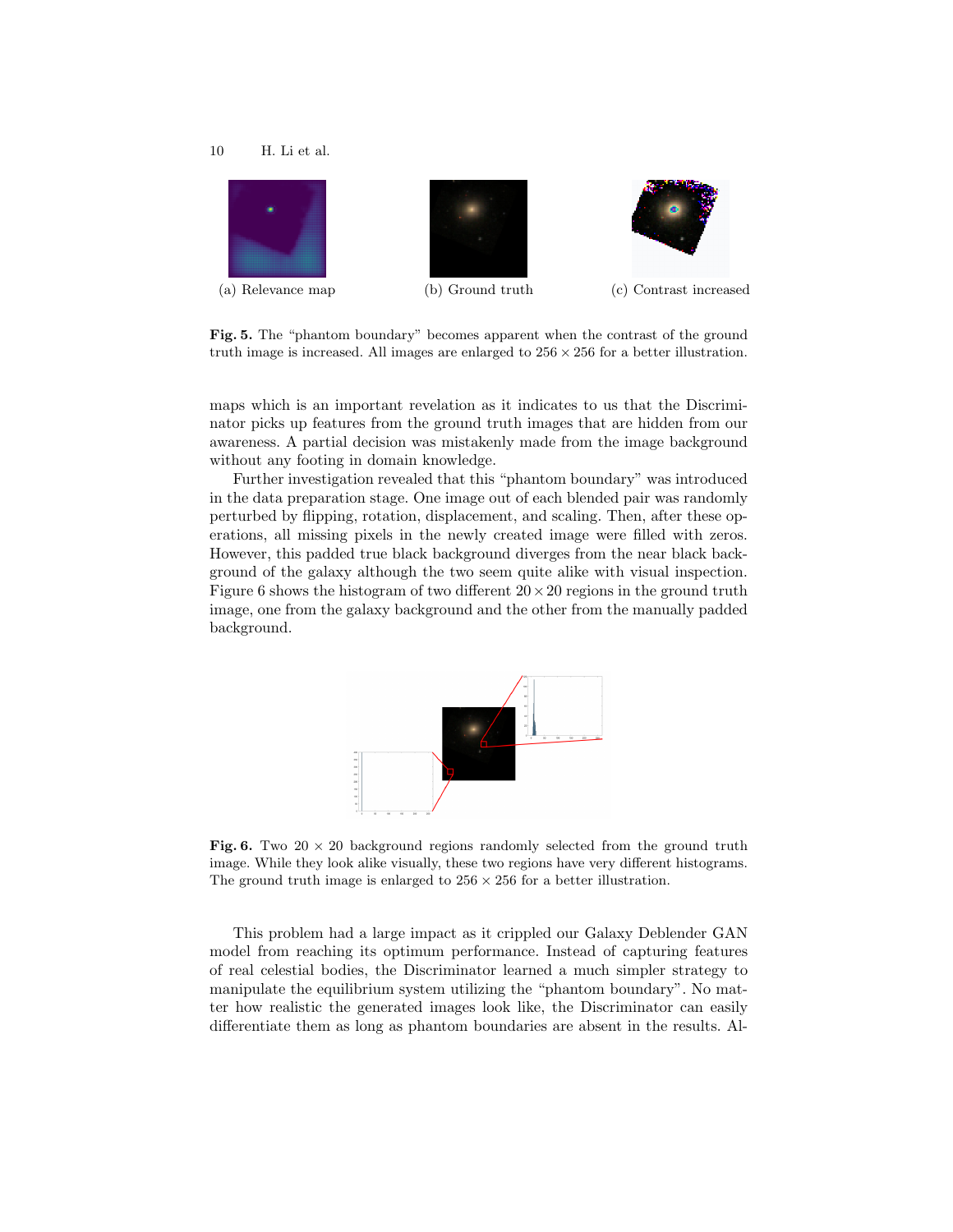though the Generator might eventually learn to generate phantom boundaries when provided with sufficient training data and adequate update iterations, a huge amount of efforts is wasted to chase this lost cause.

While zero-padding is a frequently used technique in image processing, many non-domain experts are unaware of its shortcoming. Fortunately, with the help of our proposed algorithm this problem could be detected. It can be resolved by replacing the zero-padding with a random noise distribution obtained from physics statistics.

# $\mathbf{5}$ Conclusion

Motivated by the deficiency of GAN model understanding, we propose a Polarized-LRP technique to interpret the GAN's Discriminator with relevance maps highlighting the contributing pixels in the input image. We adopt the Galaxy Deblender GAN as a use case to demonstrate our method. By unifying the positive and negative contributions in a single formula and visualizing according to the prediction, our algorithm successfully reveals the decision making of the Discriminator. A training understanding is demonstrated to show the Discriminator's role on affecting the Generator, with the connection to loss function design. A model debugging example in uncovering a hidden mistake in the data preparation of the galaxy images is also included.

Although designed for the galaxy deblending problem, Polarized-LRP is not restricted to this network by any means. In the future, we plan to apply our method to interpret other well-established GAN models. In addition, we will apply LRP to the Generator as well for a complete understanding of both GAN components. Finally, a visual analytics system is also considered so as to facilitate direct user interaction.

# 6 Acknowledgement

This work was supported by BNL LDRD grant 18-009 and ECP CODAR project 17-SC-20-SC.

# References

- 1. Alber, M., Lapuschkin, S., Seegerer, P., Hägele, M., Schütt, K.T., Montavon, G., Samek, W., Müller, K.R., Dähne, S., Kindermans, P.J.: innvestigate neural networks! J. Mach. Learn. Res.  $20(93)$ ,  $1-8$  (2019)
- 2. Arjovsky, M., Chintala, S., Bottou, L.: Wasserstein generative adversarial networks. In: International conference on machine learning. pp. 214-223 (2017)
- 3. Bau, D., Zhu, J.Y., Strobelt, H., Zhou, B., Tenenbaum, J.B., Freeman, W.T., Torralba, A.: Gan dissection: Visualizing and understanding generative adversarial networks. In: International Conference on Learning Representations (2019)
- 4. Dawson, W.A., Schneider, M.D., Tyson, J.A., Jee, M.J.: The ellipticity distribution of ambiguously blended objects. The Astrophysical Journal  $816(1)$ , 11 (2015)